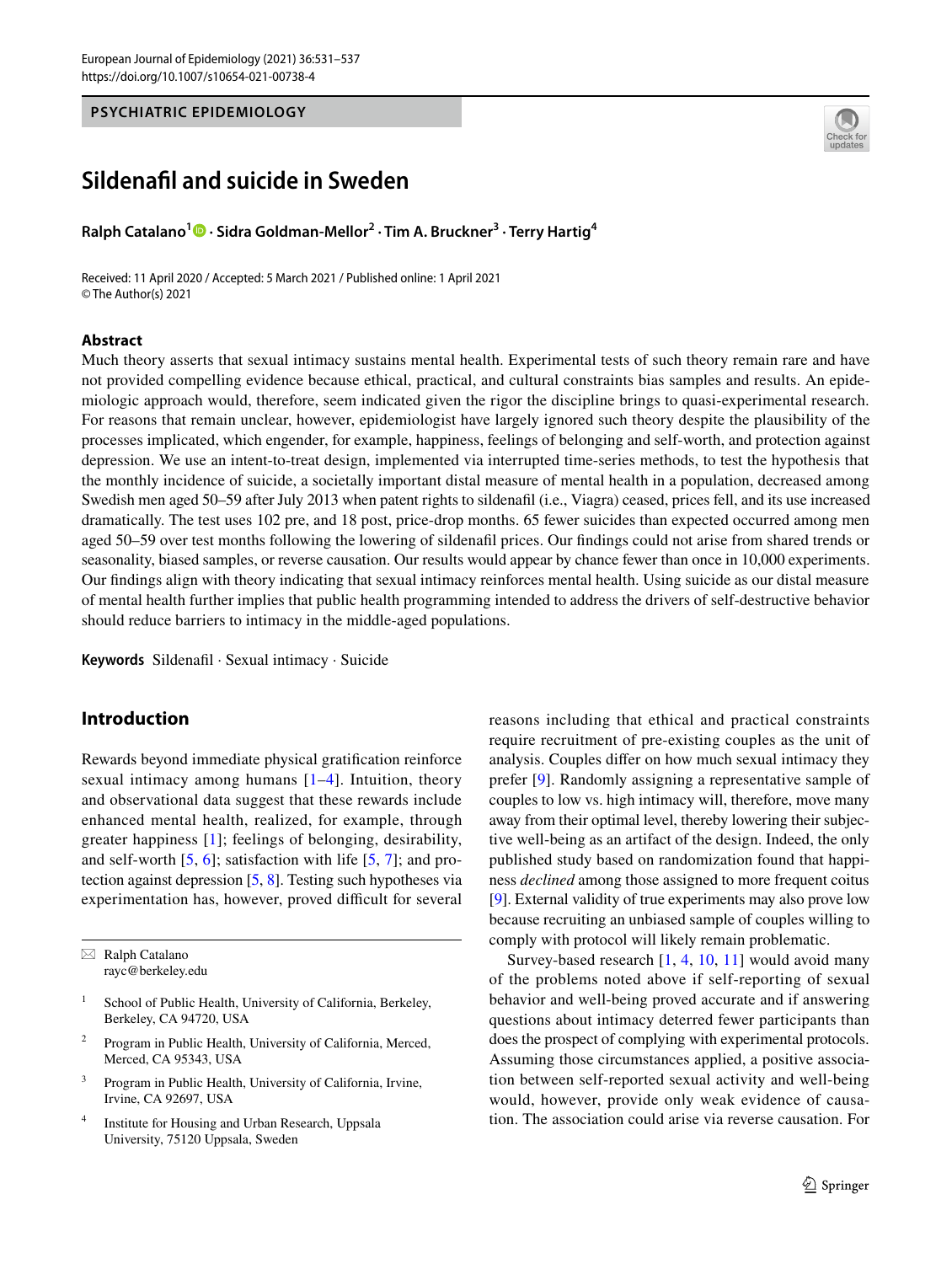example, pre-existing depression could lead to reduced intimacy, and indeed the defning characteristics of depression include loss of libido [[4\]](#page-5-1).

Using self-reported appraisals of psychological states as outcomes also raises questions about the comparability and objectivity of survey-based research. Some research has used, for example, a measure of mood as an outcome [\[8,](#page-5-5) [9](#page-5-6)], while other studies have gauged life satisfaction [[12\]](#page-5-9) or quality of life [[11\]](#page-5-8), and still others measured domain-specifc outcomes such as satisfaction with marriage or relationships [\[13\]](#page-5-10). Such measures may not, moreover, characterize anything of sufficient societal importance to warrant public health, as opposed to clinical, attention.

Epidemiologists, whose methods have often proved helpful when experimentation cannot produce compelling evidence, have not attempted to test the association between sexual intimacy and mental health. They have, however, asked whether sexual intimacy predicts mortality [\[14](#page-5-11)]. That literature has proved controversial for several reasons including that some scholars have made light of attempts to understand the association [[15,](#page-6-0) [16\]](#page-6-1).

We offer a test that avoids many of the problems noted above. We test the hypothesis that the monthly incidence of suicide, an unquestionably objective and societally important measure of mental health in a population [[17](#page-6-2), [18](#page-6-3)] decreased among Swedish men aged 50–59 after July 2013 when the patent rights to sildenafl (i.e., generic Viagra) ended. Swedish health insurance did not cover "lifestyle" drugs like Viagra, leaving consumers to pay the entire cost. After the patent rights terminated, major Swedish pharmacy chains sold 12 tablets of generic sildenafl (50 mg sildenafl) for as little as 300 SEK (about 45 USD at then-current exchange rates), about 25% of the cost for Viagra (1200 SEK, or about 180 USD) [[16\]](#page-6-1). The number of Swedish men using sildenafl averaged 62,000 per year from 2007 to 2012. That number increased to 101,000 for the years 2014–2017 [[20\]](#page-6-4).

We focused our hypothesis on men aged 50–59 for two reasons. First, the prescribing of sildenafl to treat erectile dysfunction increased most quickly in that age group in Sweden [[21\]](#page-6-5) as in other countries [[22](#page-6-6), [23](#page-6-7)]. Second, data provided us by the Swedish National Board of Health and Welfare and described below show these men have historically accounted for more suicides in Sweden than have any other 10-year age by sex group.

We argue that if sexual intimacy boosts constituents of subjective well-being and protects against depression, the high incidence of suicide among Swedish men aged 50 to 59 occurs, at least in part, due to the onset of erectile dysfunction. If correct, this argument implies that the 63% increase in men using sildenafl likely reduced the historically expected fraction of vulnerable men in the population.

Biased samples do not affect our test because our data describe the entire population of Swedish men aged 50–59.

No research protocols required individuals or couples to behave contrary to their preferences for intimacy. And reverse causation does not apply—suicide among middleaged Swedes did not cause pharmaceutical frms to lower the price of sildenafl.

# **Methods**

## **Data**

We obtained sex specific monthly counts of suicide among Swedes from the registry of causes of death maintained by the Swedish National Board of Health and Welfare. Our test months began January 2005 and ended December 2014. A review of reliability assessments describes the Swedish suicide data as accurate [\[24](#page-6-8)].

We cannot compute a true monthly "rate" of suicide for Swedish men aged 50–59 because we do not know the monthly number at risk. We, instead, use the monthly counts of suicide. Epidemiologists typically prefer rates to counts because, among other reasons, an association between a population exposure and counts could arise when the population at risk decreases or increases coincident with exposure. The reduced number of suicides we hypothesize could not, however, follow from a decrease in men aged 50–59 living in Sweden when the price of sildenafl fell in 2013 and 2014. We assert this because annual estimates of men in this age group show *increases* in these two years [[25\]](#page-6-9).

#### **Analyses**

Our study follows intent-to-treat logic based on instrumental variables [\[26,](#page-6-10) [27](#page-6-11)]. We consider the novel use of sildenafl by men aged 50–59 years as the "treatment" or X. Y is the monthly count of suicides. Z ("treatment assignment") is the expiration of the Viagra patent in July 2013. Z serves as a valid estimator ("instrumental variable") of the efect of X on Y because three conditions apply: Z precedes, and affects,  $X$ ;  $Z$  affects  $Y$  only through  $X$ ; and  $Z$  and  $Y$  share no common cause. Given these conditions, the  $Z \rightarrow Y$  effect approximates the  $X \rightarrow Y$  effect.

We implement intent-to-treat logic with an interrupted time-series test [\[28](#page-6-12)]. The test essentially asks whether the monthly counts of suicides among Swedish men aged 50–59 difered from statistically expected values after the introduction of low-priced sildenafl in July 2013. Tests of association typically specify the mean of all values as the value expected for any case. Variables measured over time, however, often exhibit "autocorrelation" in the form of secular trends, cycles, or the tendency to remain elevated or depressed, or to oscillate, after high or low values. The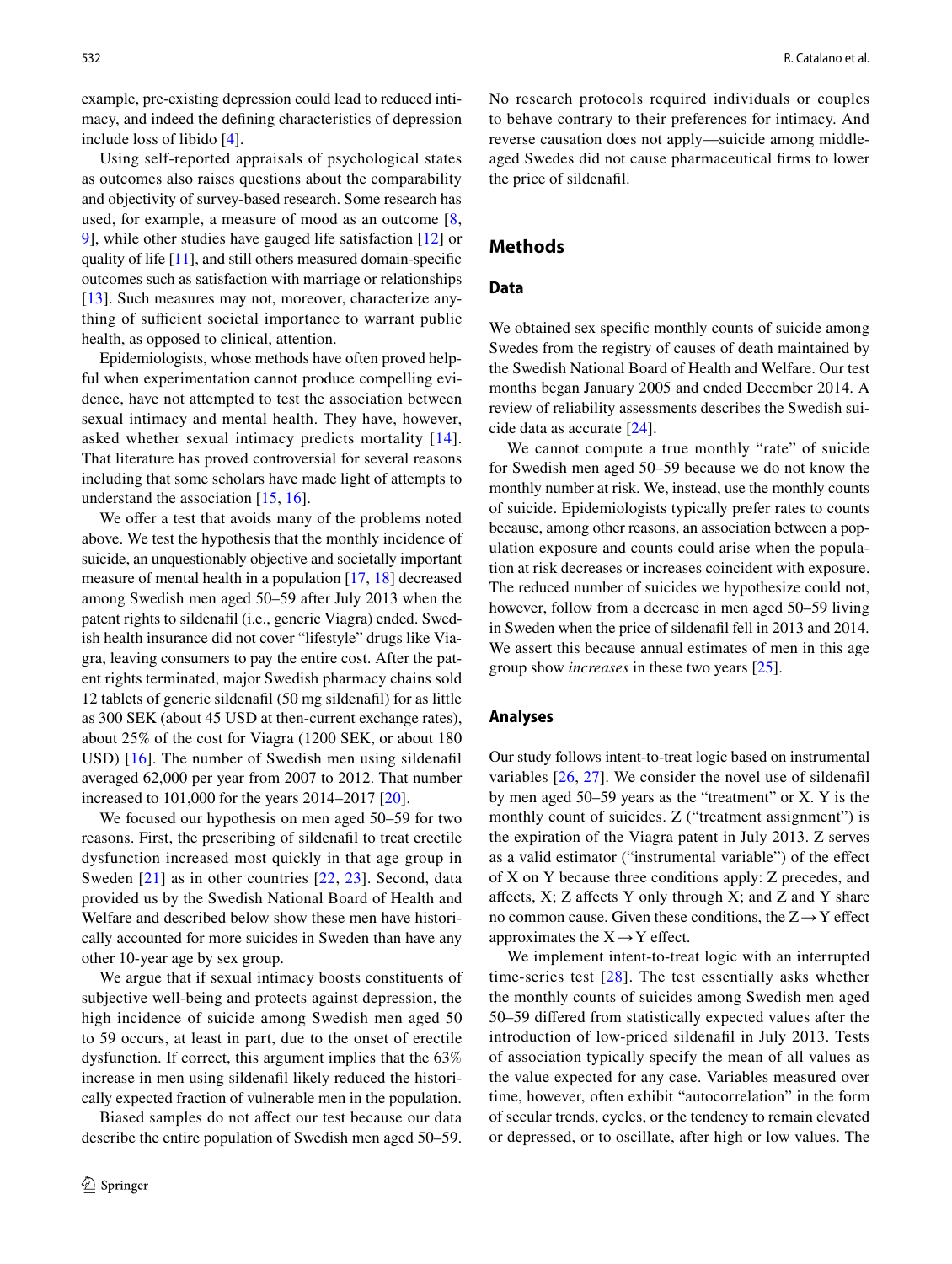expected value for a case of an autocorrelated series is not its mean, but rather the value predicted by autocorrelation.

Following practice dating to Fisher [\[29](#page-6-13)], we solved this problem by identifying time-series models that best fit observed autocorrelation in suicides from January 2005 to June 2013 and by using the values predicted by these models for the next 18 months (i.e., those after the introduction of generic sildenafl) as counterfactuals. We used the most developed and widely disseminated type of such modeling. The method, devised by Box and Jenkins  $[30]$ , identifies which of a very large family of models best fits serial measurements. The Box and Jenkins approach attributes autocorrelation to integration as well as to "autoregressive" and "moving average" parameters. Integration describes secular trends and strong seasonality. Autoregressive parameters best describe patterns that persist for relatively long periods, while moving average parameters parsimoniously describe less persistent patterns.

Our test proceeded through three steps. First, we used Box and Jenkins methods to detect and model autocorrelation in counts of suicide among Swedish men aged 50–59 for the 102 months preceding the introduction of lowpriced sildenafl (i.e., January 2005–June 2013). Second, we applied the model with parameter values estimated in step 1 to the 120 months that included 18 post-introduction months (i.e., through December 2014). We reasoned that any efect of change in prices on prescribing should appear within 18 months given that 56% of Swedes report visiting primary care physicians in a year and another 30% report visits at slightly longer intervals [\[31](#page-6-15)]. The residuals (i.e., observed minus expected values) of this estimation measure the degree to which the observed values difered from those statistically expected. Third, we used the methods of Alwan and Roberts [\[32](#page-6-16)] to detect outlying sequences in the

<span id="page-2-0"></span>**Fig. 1** Observed (points) and expected (line) suicides among Swedish men aged 50–59 for 120 months beginning January 2005 and ending December 2014 (frst 6 months of expected values lost to modeling). Lower than expected sequence of observed suicides marked with "X."

residuals of the model estimated in step 2. This method not only detects outlying values but also characterizes them as level shifts, single spikes, or spike-and-decay sequences. Our hypothesis predicts that the last 18 residuals will include a sequence of values detectably lower than expected.

# **Results**

Monthly suicides among Swedish men aged 50–59 ranged from 5 to 25 with a mean of 13.75 (standard devia $t$ ion = 3.81) over our 120-month test period. The points in Fig. [1](#page-2-0) show the 120 monthly counts of suicide.

Step 1, in which we identifed autocorrelation in the series for the frst 102 months (i.e., those before low-priced sildenafl) and specifed the best ftting Box-Jenkins parameters, yielded the following model.

$$
Y_t = 14.26 + (1 - 0.23B^6)a_t
$$

 $Y_t$  is the number of suicides among Swedish men age 50–59 in month t. The standard error for the constant, 14.26, was 0.26. The value 0.23 is a Box-Jenkins moving average parameter, the standard error for which is  $0.10$ . B<sup>6</sup> is the backshift operator or value of the error term (i.e., a at  $t-6$ ). The moving average parameter at 6 months indicates seasonality in the incidence of suicide among these Swedish men.

Figures [1](#page-2-0) and [2](#page-3-0) show the results of step 2, in which we ft the model described above to all 120 months of the test period. The line in Fig. [1](#page-2-0) traces the expected, or counterfactual, values while the points show the observed values. Figure [2](#page-3-0) shows the model residuals or diferences between the expected and observed values. The dotted line in Fig. [2](#page-3-0) shows the mean of the residuals for the 102 pre-generic

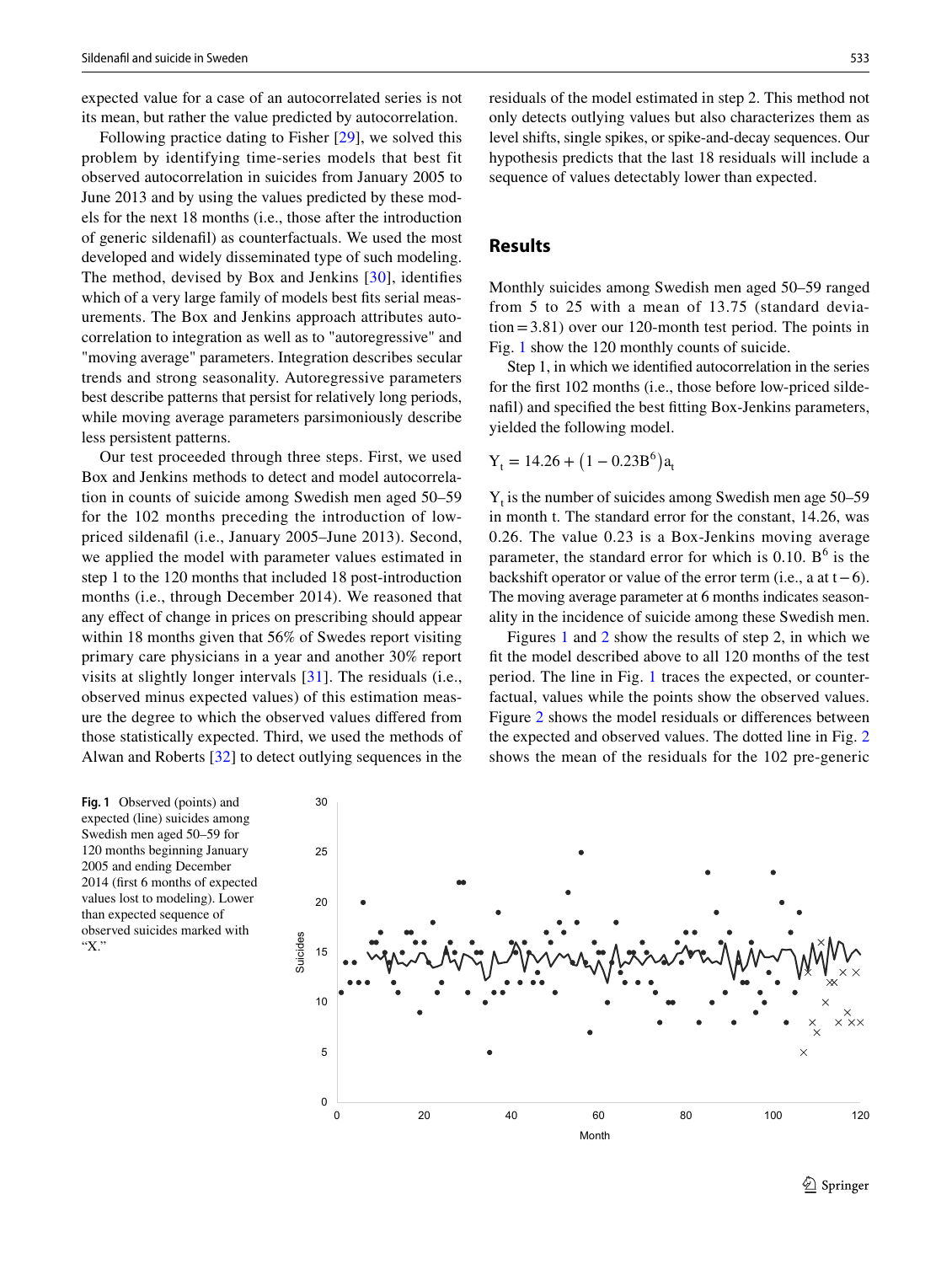<span id="page-3-0"></span>**Fig. 2** Observed less expected suicides among Swedish men aged 50–59 for 120 months beginning 1/2005 and ending 12/2014. Expected values derived from autocorrelation in 102 pre-generic sildenafl months. Pre-generic mean shown as dashed line, postgeneric mean shown as solid line



sildenafl months. The mean serves as the expected value of the 102-value series because the model estimated in step 1 removed autocorrelation. If the introduction of low-priced sildenafil had no effect on suicide, the mean of the 18 postgeneric months would equal that of the prior 102 months. The solid line shows the mean of the residuals for the postgeneric months. Consistent with the argument that suicides fell below expected values after the introduction of relatively inexpensive sildenafl, the diferences between expected and observed values appear increasingly negative in the last 18 months.

Step 3, in which we applied outlier detection routines to the residuals of the model estimated in step 2, confrmed the results suggested by the fgures. The post-generic downward shift in suicides appears statistically detectable beginning November 2013. The drop of approximately 4.6 suicides per month persists for the 14 months through the remainder of the test period (i.e., through December 2014). The model including the level shift was as follows.

 $Y_t = 14.26 - 4.66I_{t-5} + (1 - 0.23B^6)a_t$ 

I is a binary variable scored 1 for the months November 2013–December 2014 and 0 otherwise. The decrease of −4.66 had a standard error of 0.94. This estimate implies that about 65 fewer suicides than expected occurred among men aged 50–59 over the 14 months.

We repeated our test for men 40–49, men 60–69, all men other than those aged 50–59, and for women aged 50–59. We reasoned that any discovered inverse relation between the introduction of sildenafl and suicides would be attenuated (or null) in groups that do not use sildenafl, have lower baseline expectations of sexual intimacy involving erection,

or lower suicide rates. None of these additional tests found negative outlying sequences in suicides in the 18 months following the introduction of low-cost sildenafl (see tabled results in ["Appendix](#page-4-0)"). These fndings indicate that the inverse relation appears specifc to men aged 50–59 years.

The question of what happened after 2014 inevitably arises. Projecting beyond 2014 from parameters estimated for 2005–June 2013 strikes us as risky but we did so through 2016 (last year for which we could obtain suicide data at the time of our analyses) to estimate if, and when, the sildenafl association statistically dissipated. Although observed suicides remained consistently below expected from the 102 pre-generic sildenafl months, the outlier detection methods found that the diference became statistically undetectable, using  $p < 0.05$  (1-tailed test) as the criterion for detection, in January 2015.

## **Discussion**

Our fndings support the intuition and theory that sexual intimacy involving male erection protects against suicide among older men. Our methods ensure that this association could not arise from shared trends or seasonality, biased samples, or reverse causation. We further note that our fnding would appear by chance fewer than once in 10 000 experiments (i.e., point estimate of −4.66 with a standard error of 0.94) and that they align with theory indicating that sexual intimacy reinforces mental health.

Only replication can determine whether the association we found in Sweden describes other societies in which changes in patent rights afected the availability of sildenafl. We, however, know of no reason to suspect that the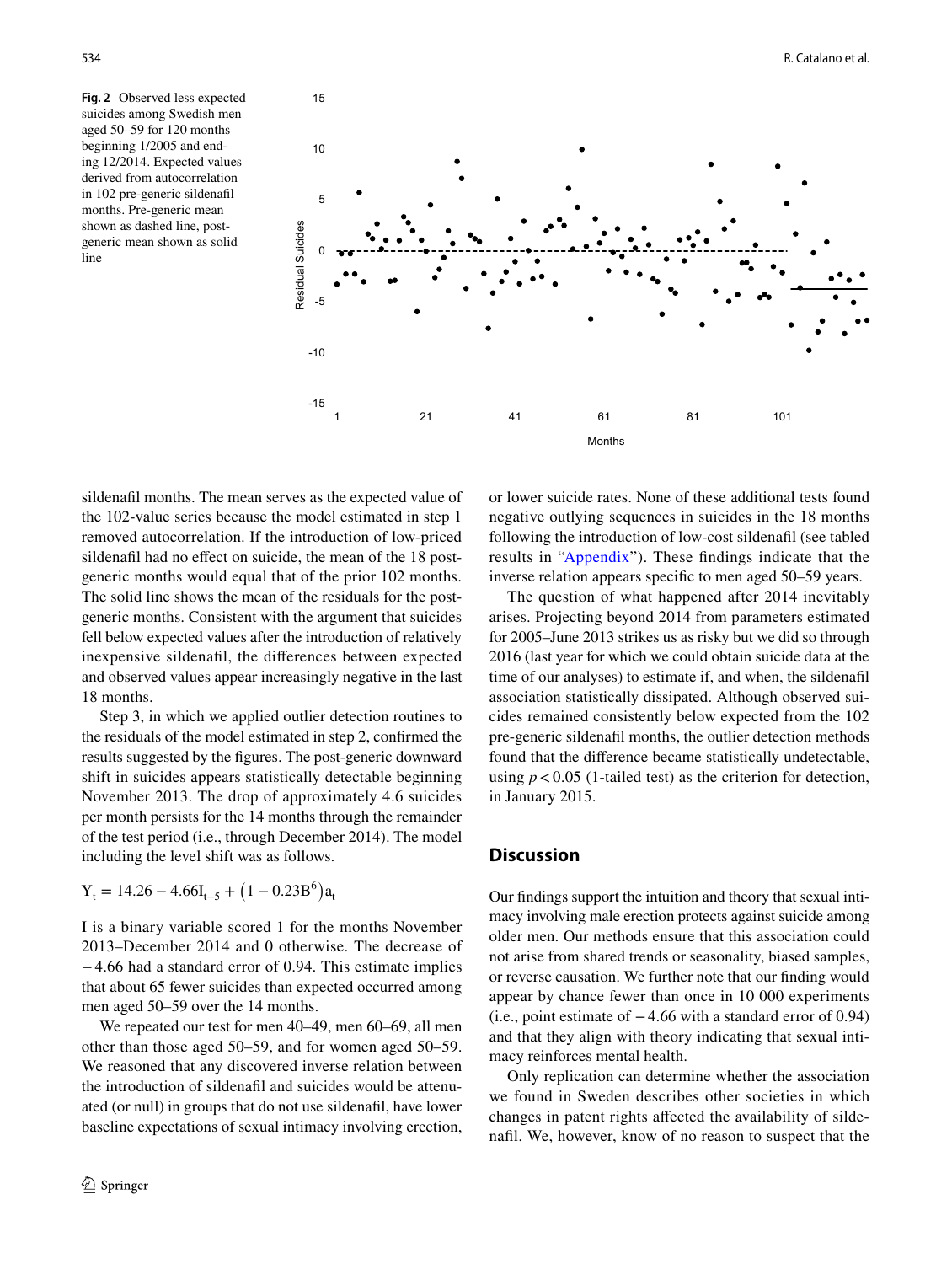association would appear only in this cohort of Swedish men.

Although using suicide as an outcome connects our theory to an objective and important phenomenon, it likely leads to an underestimate of the association between lowpriced sildenafl and mental health because suicide remains an extreme manifestation of diminished well-being. We could not, moreover, test for any unintended adverse health consequences (e.g., changes in sexually transmitted diseases).

Our methods do not estimate the efficacy of sildenafil in reducing an individual's suicide risk. We assume that the rapid increase in the use of sildenafl among Swedish men in late 2013 arose in large part due to the availability of low-priced generic sildenafl. We, however, could not access monthly information on price, volume of prescriptions, or age of patients receiving these prescriptions. An important extension of our study would involve such data as well as longitudinal information on men's mental health and likely mediating processes before and after July 2013. Such data would allow individual-level tests of whether and how the novel use of sildenafl improved mental health among men in their 50′s.

We speculate that the diference between expected and observed suicides declined below statistically detectable levels, although did not disappear, in 2015 for at least two reasons. The frst assumes that lowering the price of sildenafl in 2013 likely reduced erectile dysfunction among men regardless of age. When men younger than 50 in 2013 eventually aged past 50, the sequelae of erectile dysfunction, including an increased risk of suicide, appeared lower among them than among men 50 to 59 when the price of sildenafl dropped.

Second, counterfactuals in tests that, like ours, use autocorrelation to arrive at expected values eventually "adjust" for interruptions with persistent effects. The effects, in other words, become statistically expected. Our test, for example, found autocorrelation such that an unexpected value at month t influences expectations for month  $t + 6$ . Our counterfactuals for 2015, therefore, refected not only the pre-generic price months but also the lower-than-expected values observed in 2013 and 2014. We note, however, that the alternative approach of using forecasts in 2013 and 2014 to estimate expected values farther in the future would provide no more certainty than our approach because detection intervals in such models expand relatively quickly.

We did not hypothesize a detectable decline in suicide among women aged 50 to 59 because underlying causal processes, such as the etiology of depression [[33](#page-6-17)], may difer between women and men. The failure to fnd an association, however, requires comment if for no other reason than sexual

intimacy also relates to the mental health of women [[7](#page-5-4), [8](#page-5-5)]. Although the comparatively low incidence of suicide among women makes detecting diferences over time less certain, we note that the null fnding could arise from diferences between men and women in the purpose and meaning of male erection as a component of intimacy at this stage of life [[7\]](#page-5-4). For example, having and maintaining an erection may contribute directly to a man's confdence and self-esteem [\[5](#page-5-2)], while insofar as this contributes to such self-perceptions among a female partner it would do so indirectly, as through a sense of desirability [\[34](#page-6-18)], with the respective efects possibly changing diferentially with age across the genders [\[35](#page-6-19)]. The present data, however, do not enable us to do more than speculate on such possibilities. We can only acknowledge the complexity of the individual and contextual determinants of suicide rates and the need for further attention to the role that sexual intimacy plays in suicide, as encouraged by our strong epidemiologic fndings.

Our results appear consistent with the general argument that many people enjoy sexual intimacy as a fundamental component of relationships that confer wellbeing and good mental health. Means to overcome erectile dysfunction could, therefore, promote restoration of a relational resource diminished by an inability to share desired forms of intimacy. These means likely include not only pharmaceutical treatment, but also individual or couple's counselling, behavioral therapy [\[36](#page-6-20)], or even public policies (e.g., vacation legislation) that allow people more time for sexual intimacy. Insofar as salutary relationships remain important not only for the partners but also for the people around them and for the organizations to which they contribute, interventions such as greater access to sildenafl likely produce benefts to society.

## <span id="page-4-0"></span>**Appendix**

See Tables [1](#page-4-1), [2](#page-5-12), [3](#page-5-13), [4](#page-5-14).

<span id="page-4-1"></span>**Table 1** Estimated parameters for time-series equation predicting monthly counts of suicides among Swedish men 40 to 49 years old, for 102 months spanning January 2005 to December 2014 (standard errors in parentheses)

| Parameter      | Point estimate | SE     |
|----------------|----------------|--------|
| Constant       | 11.54          | (0.33) |
| Autoregression | None           |        |
| Moving average | None           | -      |

Outlier identifcation and estimation routines detected one negative outlier—a spike and decay sequence starting November 2007: coef.=−6.60; SE=2.23, *p*<0.01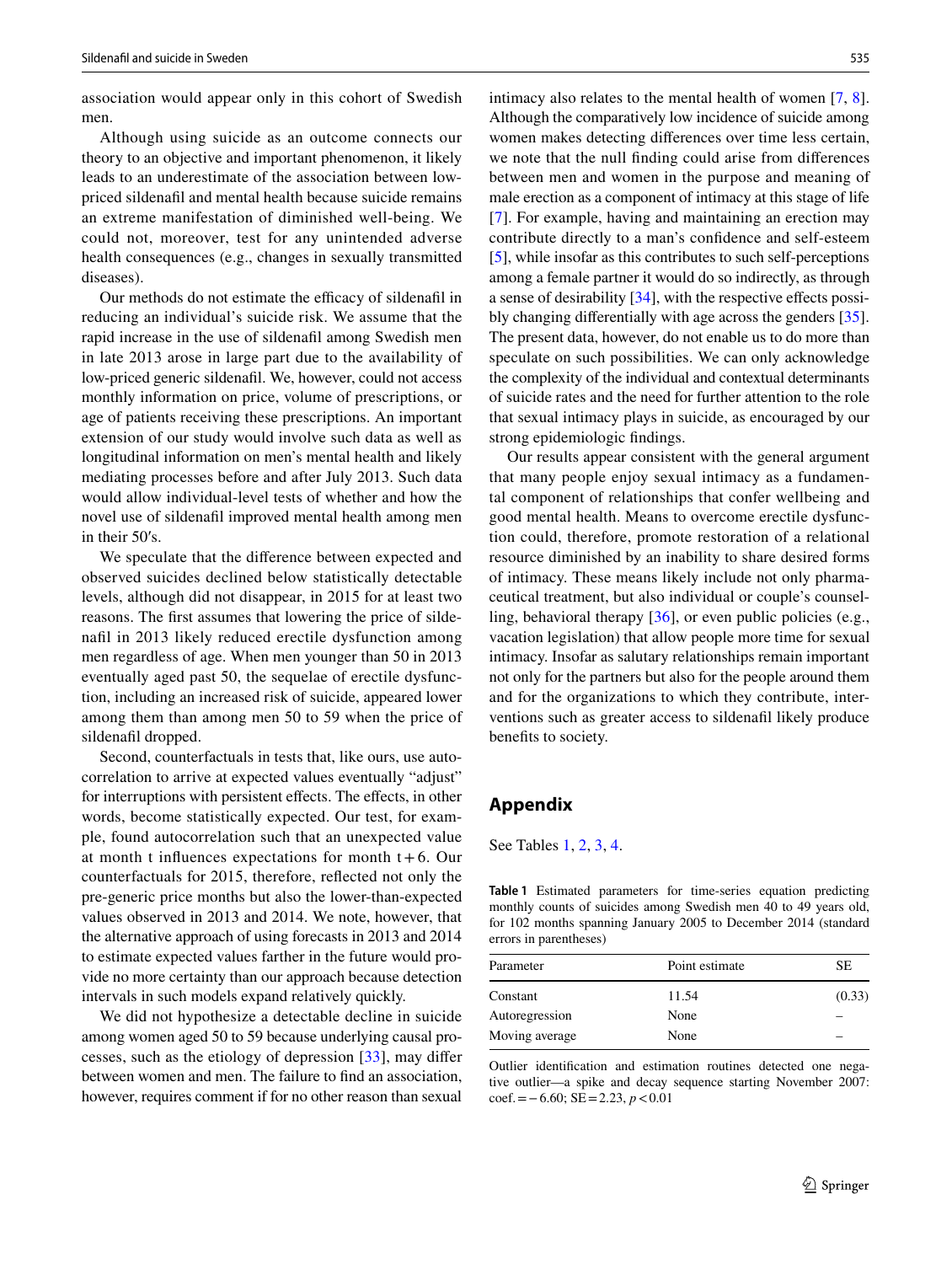<span id="page-5-12"></span>**Table 2** Estimated parameters for time-series equation predicting monthly counts of suicides among Swedish men 60–69 years old, for 102 months spanning January 2005–December 2014 (standard errors in parentheses)

| Parameter                  | Point estimate | SЕ     |
|----------------------------|----------------|--------|
| Constant                   | 10.97          | (0.50) |
| Autoregressive             | None           |        |
| Moving average at $t + 12$ | $-0.35$        | (0.10) |

Outlier identifcation and estimation routines detected two positive spike and decay outlying sequences. One in April 2010: coef. = 11.43;  $SE = 3.77$ ,  $p < 0.01$ , and another in June 2010: coef. = 11.86;  $SE = 3.78, p < .01$ 

<span id="page-5-13"></span>**Table 3** Estimated parameters for time-series equation predicting monthly counts of suicides among adult Swedish men other than 50–59 years old, for 102 months spanning January 2005 to December 2014 (standard errors in parentheses)

| Parameter      | Point estimate | SЕ     |
|----------------|----------------|--------|
| Constant       | 52.43          | (0.90) |
| Autoregression | None           |        |
| Moving average | None           |        |

Outlier identifcation and estimation routines detected no outliers

<span id="page-5-14"></span>**Table 4** Estimated parameters for time-series equation predicting monthly counts of suicides among Swedish women 50–59 years old, for 102 months spanning January 2005 to December 2014 (standard errors in parentheses)

| Parameter      | Point estimate | SЕ                       |
|----------------|----------------|--------------------------|
| Constant       | 5.35           | (0.20)                   |
| Autoregression | None           |                          |
| Moving average | None           | $\overline{\phantom{a}}$ |

Outlier identifcation and estimation routines detected one positive spike outlier in August 2014: coef.=8.67; SE=2.08, *p*<0.0001

**Authors' contributions** RC conceived the paper, conducted the analyses and drafted the Introduction, Methods, and Results. SGM contributed to the Introduction and Discussion. TB replicated the data analysis and contributed to the Methods, Results, and Discussion sections. TH provided the data and contributed to the Introduction, Methods, and Discussion.

**Funding** Not applicable.

**Availability of data and materials** Publicly available.

**Code availability** From corresponding author upon request.

#### **Declarations**

**Conflict of interest** None.

**Open Access** This article is licensed under a Creative Commons Attribution 4.0 International License, which permits use, sharing, adaptation, distribution and reproduction in any medium or format, as long as you give appropriate credit to the original author(s) and the source, provide a link to the Creative Commons licence, and indicate if changes were made. The images or other third party material in this article are included in the article's Creative Commons licence, unless indicated otherwise in a credit line to the material. If material is not included in the article's Creative Commons licence and your intended use is not permitted by statutory regulation or exceeds the permitted use, you will need to obtain permission directly from the copyright holder. To view a copy of this licence, visit<http://creativecommons.org/licenses/by/4.0/>.

#### **References**

- <span id="page-5-0"></span>1. Cheng Z, Smyth R. Sex and happiness. J Econ Behav Organ. 2015;112:26–32.
- 2. Brom M, Both S, Laan E, Everaerd W, Spinhoven P. The role of conditioning, learning and dopamine in sexual behavior: a narrative review of animal and human studies. Neurosci Biobehav Rev. 2014;38:38–59.
- 3. Toates F. An integrative theoretical framework for understanding sexual motivation, arousal, and behavior. J Sex Res. 2009;46(2–3):168–93. [https://doi.org/10.1080/0022449090](https://doi.org/10.1080/00224490902747768) [2747768](https://doi.org/10.1080/00224490902747768).
- <span id="page-5-1"></span>4. Blanchflower D, Oswald A. Money, sex and happiness: an empirical study. Scand J Econ. 2004;106:393–415.
- <span id="page-5-2"></span>5. Ganong K, Larson E. Intimacy and belonging: the association between sexual activity and depression among older adults. Soc Ment Health. 2011;1:153–72.
- <span id="page-5-3"></span>6. Marsiglio W, Donnelly D. Sexual relations in later life: a national study of married persons. J Gerontol. 1991;46(6):S338– 44.<https://doi.org/10.1093/geronj/46.6.s338>.
- <span id="page-5-4"></span>7. Brody S. The relative health benefts of diferent sexual activities. J Sex Med. 2010;7:1336–61.
- <span id="page-5-5"></span>8. Brody S, Costa RM. Satisfaction (sexual, life, relationship, and mental health) is associated directly with penile-vaginal intercourse, but inversely with other sexual behavior frequencies. J Sex Med. 2009;6(7):1947–54. [https://doi.org/10.1111/j.1743-](https://doi.org/10.1111/j.1743-6109.2009.01303.x) [6109.2009.01303.x.](https://doi.org/10.1111/j.1743-6109.2009.01303.x)
- <span id="page-5-6"></span>9. Loewenstein G, Krishnamurti T, Kopsic J, Mcdonald D. Does increased sexual frequency enhance happiness? J Econ Behav Organ. 2015;116:206–128.
- <span id="page-5-7"></span>10. Kahneman D, Krueger A, Schkade D, Schwarz N, Stone A. Toward national well-being accounts. Am Econ Rev. 2004;94:429–34.
- <span id="page-5-8"></span>11. Ventegodt S. Sex and the quality of life in Denmark. Arch Sex Behav. 1998;27(3):295–307.
- <span id="page-5-9"></span>12. Schmiedeberg C, Huyer-May B, Castiglioni L, Johnson MD. The more or the better? How sex contributes to life satisfaction. Arch Sex Behav. 2017;46(2):465–73.
- <span id="page-5-10"></span>13. De Santis C, Murray S, Kohut T, Milhausen R. Good gets better? Examining the impact of prescribed sexual activity on longterm heterosexually confgured couples' sexual and relationship satisfaction. Sex Relat Ther. 2019;34:173–92.
- <span id="page-5-11"></span>14. Davey Smith G, Frankel S, Yarnell J. Sex and death: are they related? Findings from the Caerphilly Cohort Study. BMJ. 1997;315:1641–4.